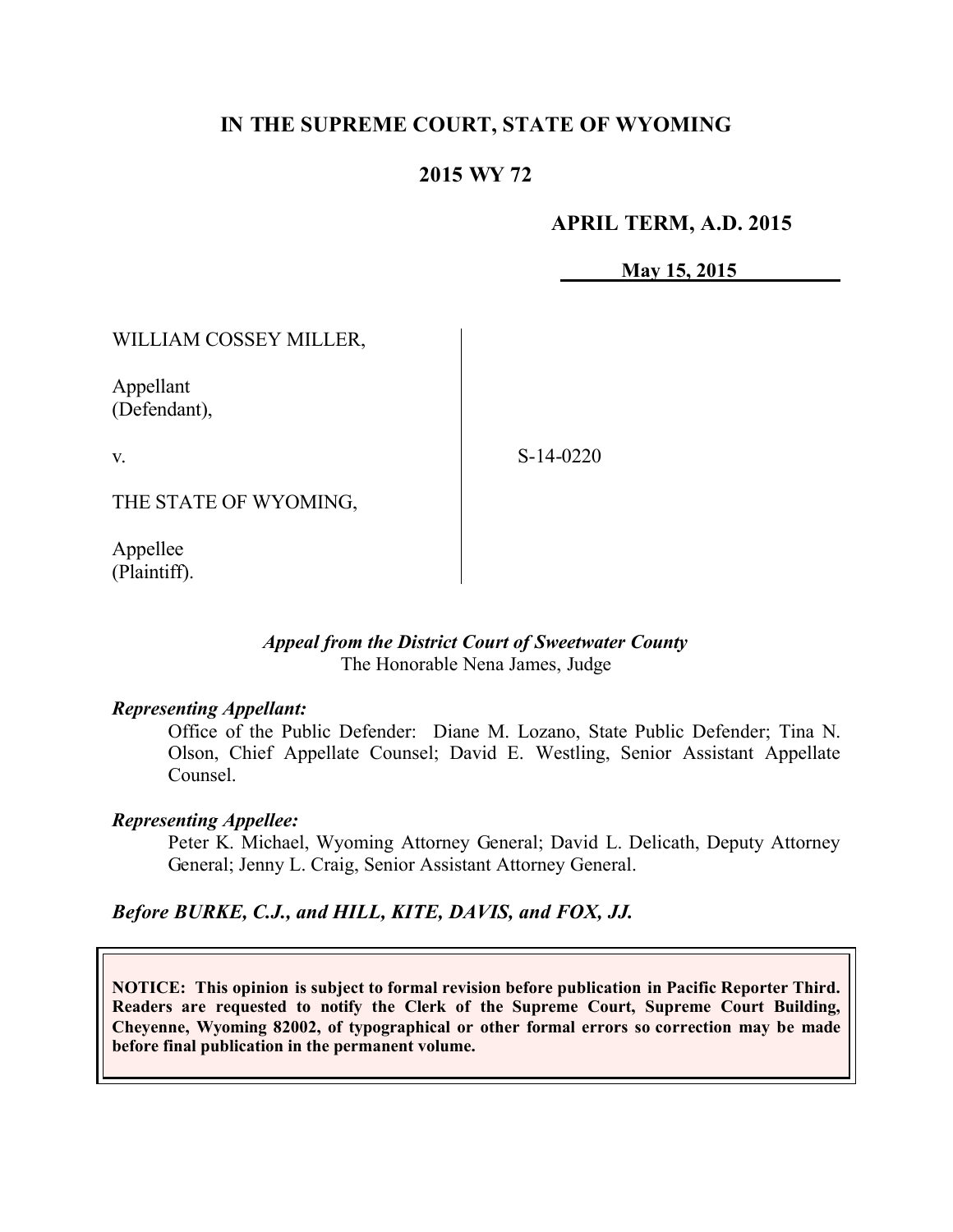#### **KITE, Justice.**

[¶1] William Cossey Miller claims the district court erred by revoking his probation because there was no showing that his violations of the probation conditions were willful. We conclude the record supports the district court's decision and affirm.

#### **ISSUE**

[¶2] Mr. Miller states the issue on appeal as:

Did the court commit reversible error by failing to make a finding of willful violation of probation and by abusing its discretion in basing a probation revocation on events beyond the control of a probationer?

The State presents a similar issue, although it is phrased in more detail.

### **FACTS**

[¶3] Mr. Miller pleaded guilty to one count of second degree sexual abuse of a minor in violation of Wyo. Stat. Ann.  $\S 6$ -2-315(a)(i) (LexisNexis 2013).<sup>1</sup> On February 14, 2014, the district court sentenced him to five to ten years of incarceration, but suspended the sentence and ordered him to serve six years on supervised probation. The terms of his probation included:

> a. That said Defendant will remain law abiding, live a worthy respectable life and have no violations of any Federal, State or local laws . . . .

> b. That said Defendant shall read, sign and abide by all the terms and conditions of the Wyoming Department of Corrections, Probation and Parole Agreement and cooperate

<sup>&</sup>lt;sup>1</sup> Section 6-2-315(a)(i) states:

<sup>(</sup>a) Except under circumstance constituting sexual abuse of a minor in the first degree as defined by W.S. 6-2-314, an actor commits the crime of sexual abuse of a minor in the second degree if:

<sup>(</sup>i) Being seventeen (17) years of age or older, the actor inflicts sexual intrusion on a victim who is thirteen (13) through fifteen (15) years of age, and the victim is at least four (4) years younger than the actor[.]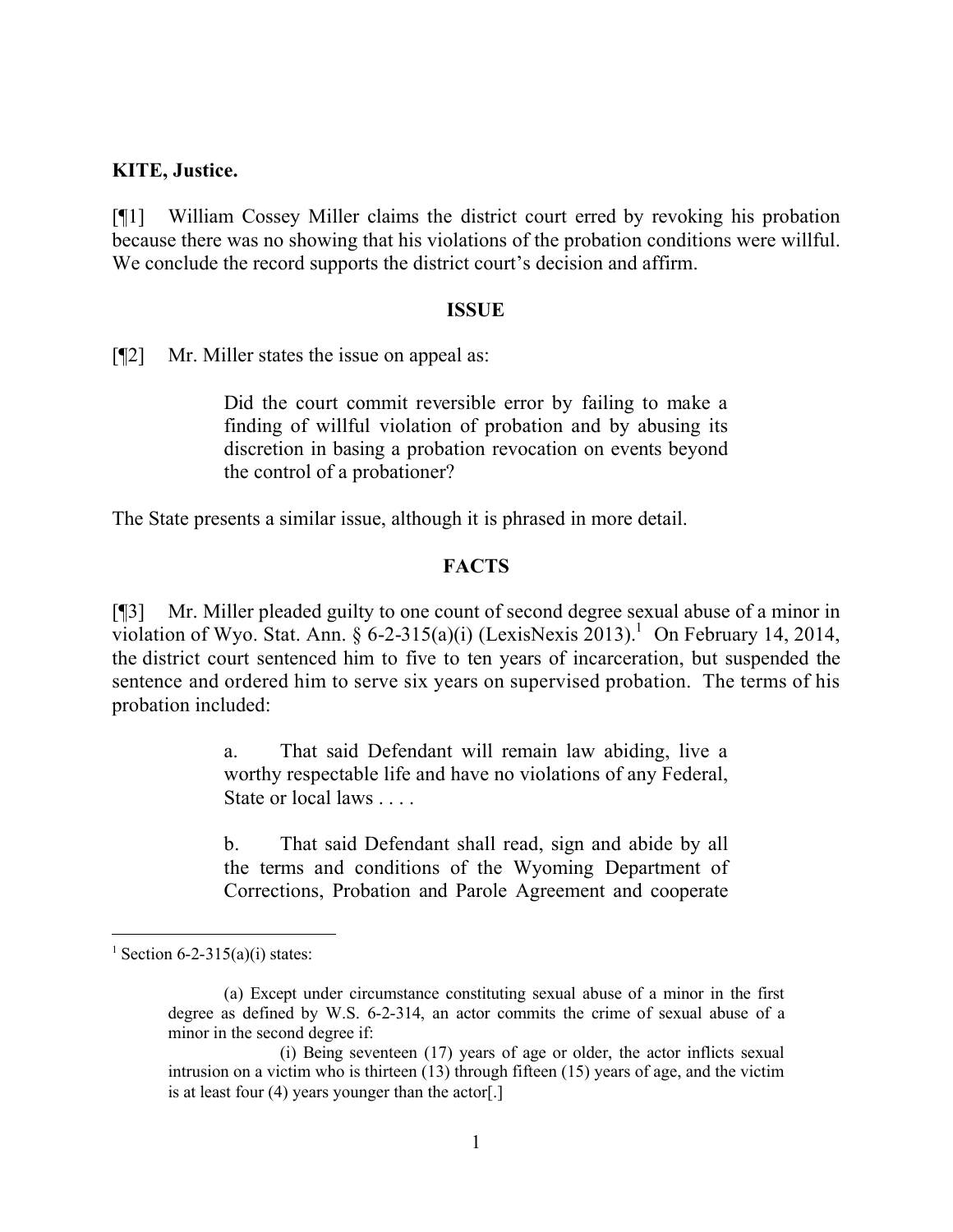with Probation Agents in all respects. . . .

h. That said Defendant is not to cancel any appointments relating to supervision without prior permission of Probation Agent. Appointments are to include, but are not limited to, office meetings, counseling appointments, doctor appointments and appointments with job services.

i. That said Defendant not move, change address or quit employment without the prior permission of Probation Agent and keep Agent advised of whereabouts at all times.

j. That said Defendant shall gain and maintain a telephone. . . .

x. That said Defendant submit to a sexual offender evaluation by an accredited sexual offender counseling provider approved by Probation Agent within sixty (60) days of his sentencing and shall complete any subsequently recommended sexual offender counseling at his own expense.

y. That said Defendant submit to and participate in polygraph examinations and penile plethysmographs [PPG] at his own expense at the discretion of the supervising Probation Agent in consultation with the treatment provider.

[¶4] Mr. Miller was scheduled for a sexual offender evaluation and associated PPG in Salt Lake City, Utah on April 14, 2014. At approximately 11 p.m. the day before (April 13), he called his probation agent and told her that he could not go to the evaluation because his wife had lost his money. He rescheduled the evaluation for April 21, 2014; but, the probation agent sanctioned him with six days in jail for missing the first appointment.

[¶5] Mr. Miller was released from jail on April 20, 2014, and left early the next morning for his appointment. Although his driver's license was suspended, he borrowed a friend's vehicle and attempted to drive to the appointment. The car broke down and he missed his appointment. Neither the probation agent nor the evaluator knew where Mr. Miller was until 5:50 that evening, when he texted the agent and told her that the vehicle had broken down. He claimed his phone was "dead" because he was unable to charge it while in jail.

[¶6] The State filed a petition to revoke Mr. Miller's probation, alleging several violations of the conditions of his probation, including: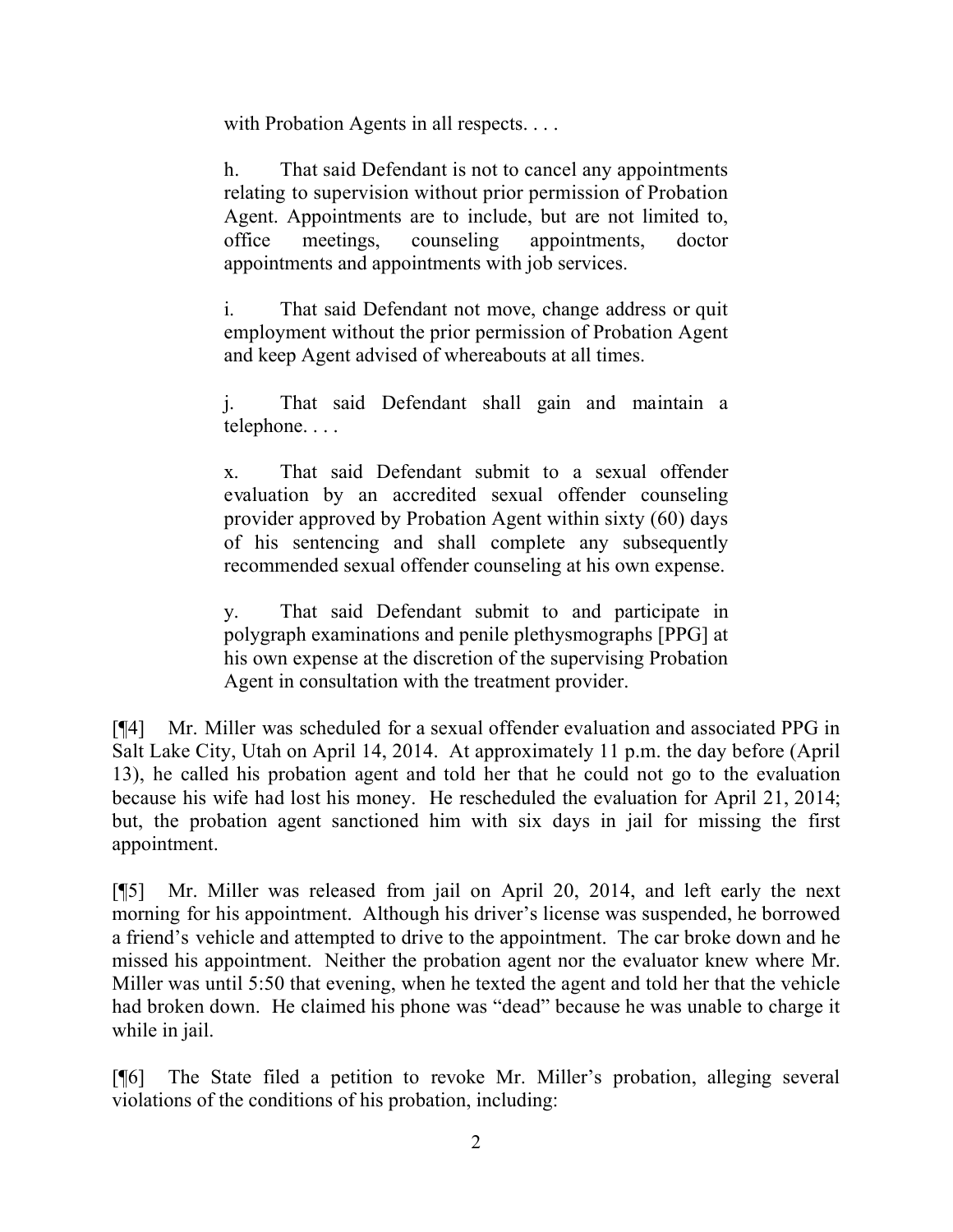- 1. He failed to obtain a sexual offender evaluation within 60 days of sentencing as ordered;
- 2. He failed to obtain a PPG as instructed;
- 3. He was "a no show" for his sexual offender evaluation on April 21, 2014;
- 4. His whereabouts were unknown on April 21, 2014;
- 5. He failed to register with the Sheriff's Department's Sex Offender Registry on April 20, 2014, as required by law; and
- 6. He was terminated from the Intensive Supervision Program [ISP] on April 21, 2014, which was a violation of his obligation to abide by terms of the probation and parole agreement.

[¶7] Mr. Miller denied the allegations in the petition and the matter proceeded to hearing. The district court revoked Mr. Miller's probation after concluding he had violated several conditions of his probation<sup>2</sup> and his excuses for the violations were not well founded. Mr. Miller appealed.

### **DISCUSSION**

[¶8] W.R.Cr.P. 39 governs probation revocation proceedings. Under the rule,

[t]he proceedings for probation revocation consist of a twopart process. The first part, the adjudicatory phase, requires the district court to determine by a preponderance of the evidence whether a condition of probation was violated. The second, dispositional phase, is triggered only upon a finding that a condition of probation was violated. In this phase, the district court must deliberate not only upon the violation, but also the reasons the conditions were originally imposed and the circumstances surrounding the violation. After consideration of all these factors, the district court must then determine the appropriate consequences of the probationer's violation.

*Sinning v. State,* 2007 WY 193, ¶ 9, 172 P.3d 388, 390 (Wyo. 2007), quoting *Mapp v. State*, 929 P.2d 1222, 1226 (Wyo. 1996). In addition to the requirements of W.R.Cr.P. 39, "we have said that in order to revoke probation for the violation of a condition of probation not involving the payment of money, the violation must either be willful or

<sup>&</sup>lt;sup>2</sup> The district court ruled that Mr. Miller did not violate the condition of his probation which required that he register as a sex offender because the deadline for registration had not yet passed when the petition to revoke his probation was filed.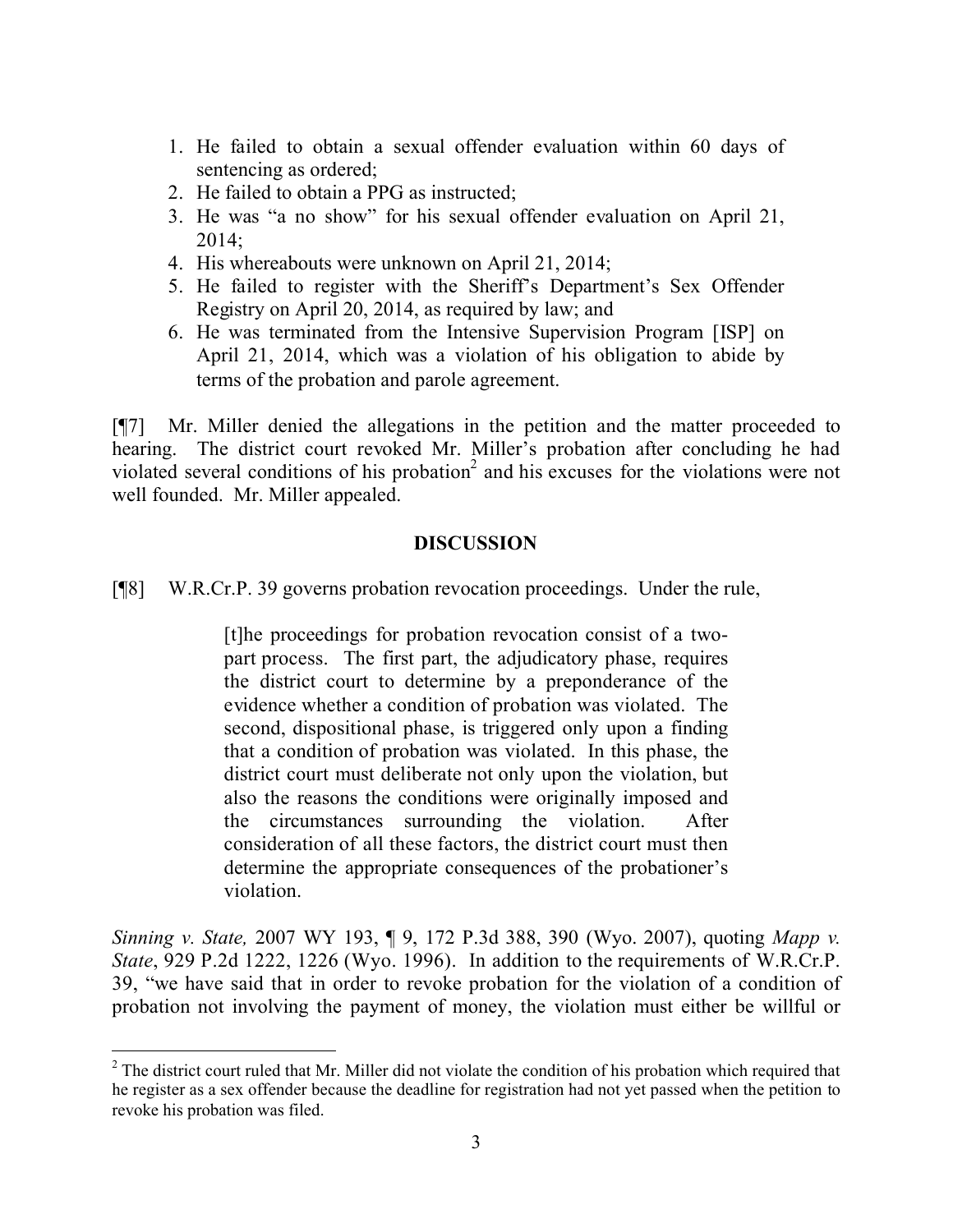threaten the safety of society." *Sinning,* ¶ 10, 172 P.3d at 390 (citations omitted). The willfulness of a probationer's violation is addressed during the dispositional phase. *Id.* 

[¶9] Mr. Miller argues the district court committed reversible error by failing to expressly rule that his probation violations were willful. While willfulness is a requirement for revoking probation and it is obviously helpful if the district court makes a finding on the willfulness element, Mr. Miller does not direct us to any authority which requires an express ruling by the district court that the violation was willful. In addition, although the district court did not use the term "willful" in its decision in this case, it clearly addressed the requirement when it rejected Mr. Miller's excuses for the violations. After defense counsel argued that Mr. Miller's actions did not "constitute a willful and substantial violation of the terms of his probation," the district court stated that his excuses did not "ring true" and were "inconsistent with the rest of the testimony." Under these circumstances, we have no trouble rejecting Mr. Miller's argument that the district court committed reversible error by failing to make an express finding that his probation condition violations were willful.

[¶10] We turn now to the question of whether the record supports revocation of Mr. Miller's probation. A district court's decision to revoke probation and impose a sentence is discretionary, and we will not interfere with the ruling unless the record shows a clear abuse of discretion. *Mapp*, 929 P.2d at 1225. Although the district court's decision must be based upon verified facts and the defendant must be afforded due process, all that is necessary to uphold a district court's decision to revoke probation is evidence that it made a conscientious judgment, after hearing the facts, that the defendant willfully violated a condition of his probation. *Id*.; *Anderson v. State*, 2002 WY 46, ¶ 25, 43 P.3d 108, 118 (Wyo. 2002).

[¶11] The determination of whether a probationer's violation of a probation condition was willful is a question of fact. This Court upholds the district court's factual findings unless they are clearly erroneous:

> Because the trial court heard and weighed the evidence, assessed witness credibility, and made the necessary inferences and deductions from the evidence, the trial court's factual findings are not disturbed on appeal unless they are clearly erroneous, and the evidence is viewed in the light most favorable to the trial court's determination.

*Robinson v. State,* 2003 WY 32, ¶ 15, 64 P.3d 743, 747–48 (Wyo. 2003). *See also Edrington v. State,* 2008 WY 70, ¶ 6, 185 P.3d 1264, 1266 (Wyo. 2008).

[¶12] As we stated earlier, the district court found that Mr. Miller violated the conditions of his probation by: 1) failing to obtain his sexual offender evaluation as ordered by the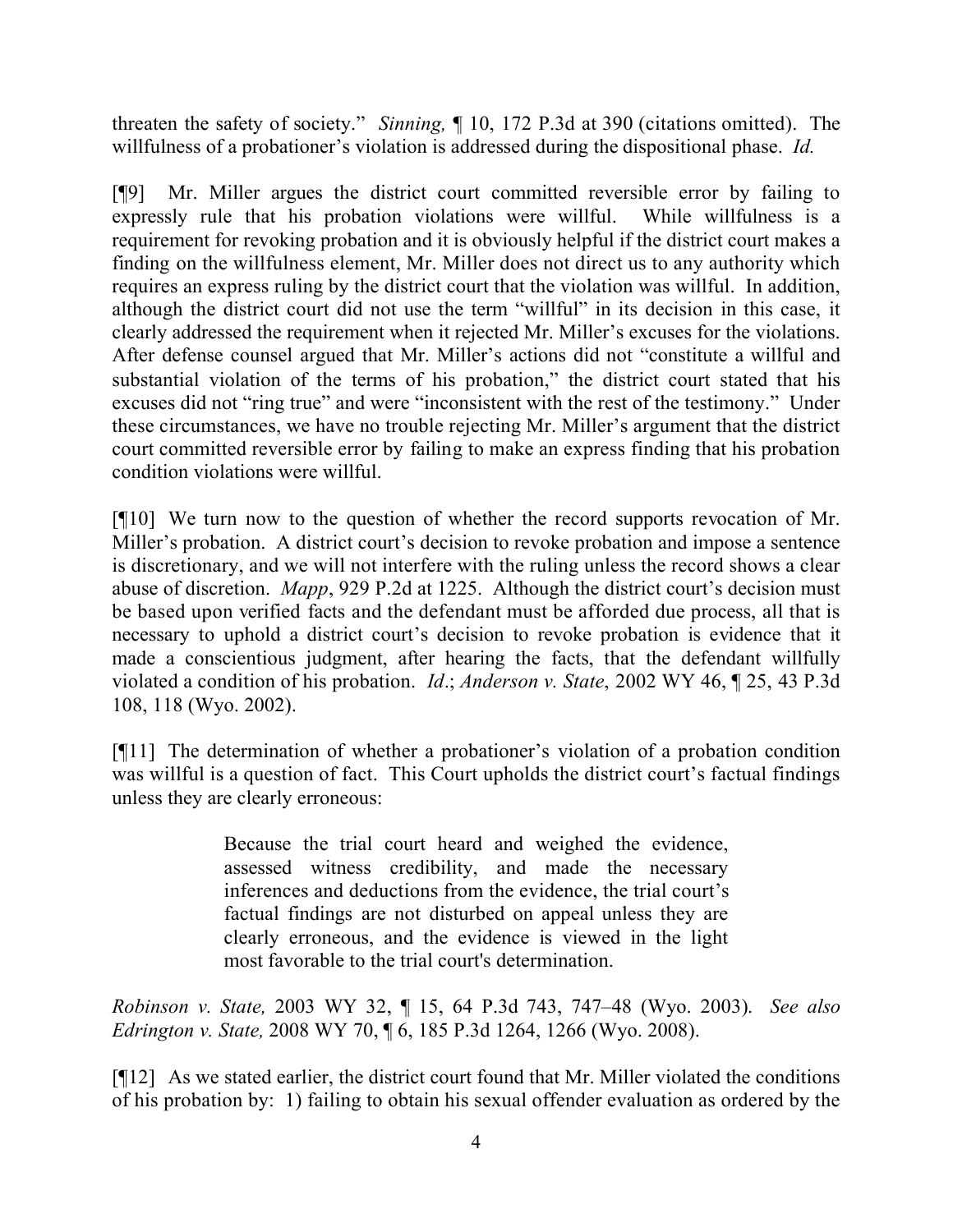court; 2) failing to obtain a PPG as instructed; 3) failing to appear for his appointment for the sexual offender evaluation on April 21, 2014; 4) failing to inform his probation agent of his whereabouts on April 21, 2014; and 5) being terminated from ISP.

[¶13] Mr. Miller asserted his violations were not willful because his first probation agent told him that he should "hold off" getting his sex offender evaluation and PPG while she searched for a qualified evaluator in Wyoming; he did not have the funds to have the evaluation done on April 14, 2014, because his wife had lost the money or their "card;" he could not attend the appointment on April 21, 2014, because the car he borrowed broke down; and he could not contact his probation agent at the time because he was unable to charge his phone while in jail and it was "dead."

[¶14] Probation agent Kori Rossetti testified that she had been Mr. Miller's probation agent since the end of March, 2014. She stated that he violated the conditions of his probation which required him to obtain the required sexual offender evaluation (and associated PPG) within sixty days of his February 14, 2014, sentencing and to maintain contact with her. She testified at the hearing:

> April  $14<sup>th</sup>$  he was scheduled to do an evaluation in Salt Lake City. I got permission for him to travel down there to do the evaluation. However, he failed to go. So he was actually given a six-day jail sanction. He had rescheduled the evaluation for  $\ldots$  April 21<sup>st</sup> at eight o'clock. He failed to show for that. I attempted to locate him as well as Monarch Assessment where the evaluation was. Neither one of us could reach him or leave a voicemail, so his whereabouts were unknown at that time.

[¶15] Mr. Miller explained that he had waited until close to the end of the sixty day period to get the evaluation because a former probation agent had told him to wait while she looked for a place in Wyoming where he could be evaluated. He then described what had happened to prevent him from being evaluated on April 14:

> Q.  $\ldots$  Now, tell us what happened on April 14<sup>th</sup>. You heard testimony you just didn't show up. What happened? A. On April  $13<sup>th</sup>$  I tried getting ahold of Kori to let her know that I wasn't able to get money and didn't hear from her. So on the  $14<sup>th</sup>$  I contacted her first thing – no. She called me first thing in the morning and told me that I needed it done and that I needed to meet her in her office.

Q. Okay. And what happened on the  $14<sup>th</sup>$  of April when you met with her?

. . . .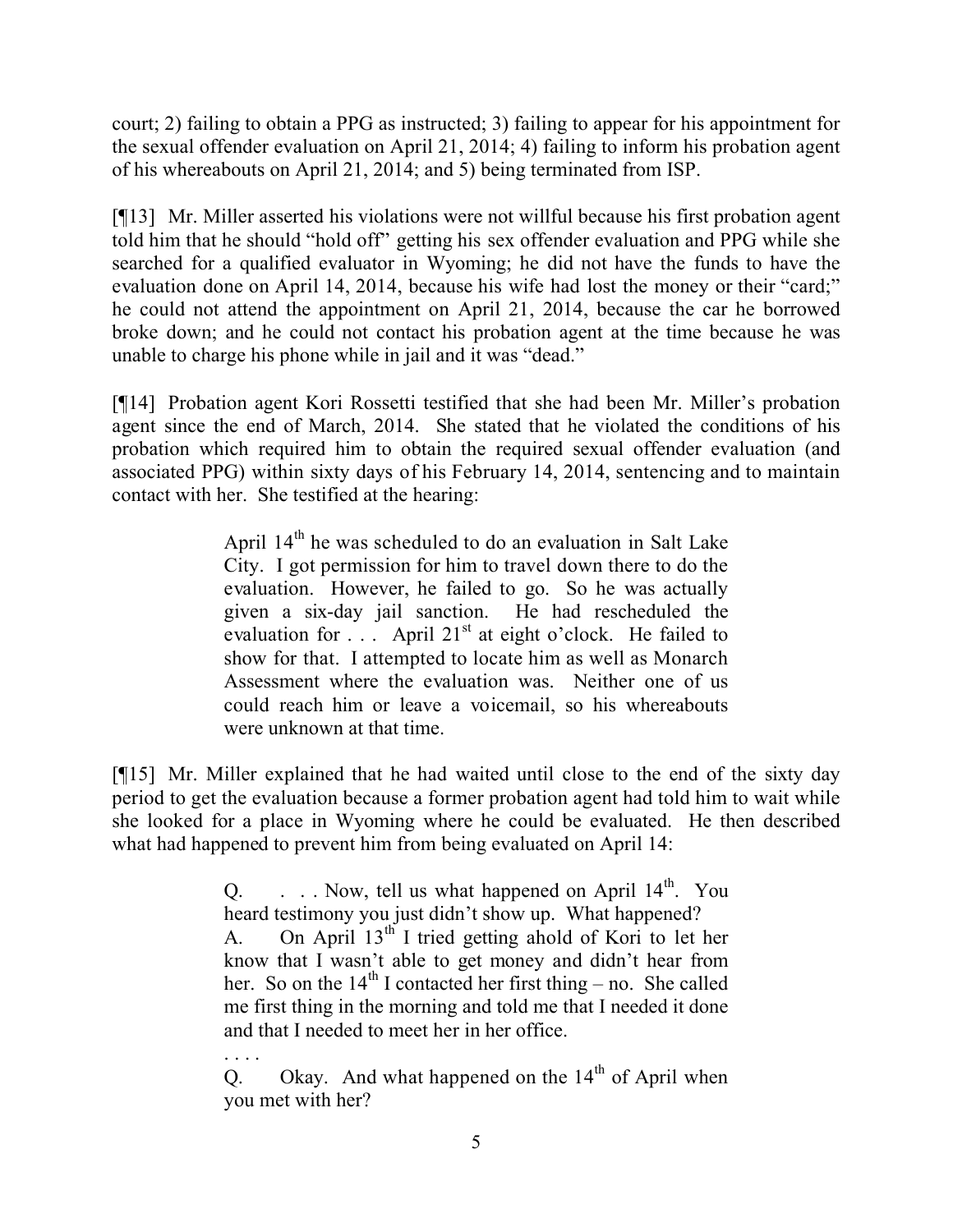A. I showed up to her office. She pulled me into one of the rooms in Green River and asked me why I wasn't able to make it and I told her that it's because I couldn't come up with the money and my wife had lost our card so I wasn't able to go. And then she told me to get on the phone and call Monarch and reschedule. So I did and I called them and they could only reschedule for the following Monday. So she then told me that I was going to serve jail time for seven days at the time and then an officer came and took me and arrested me. Q. So you were in custody until, what, the following Sunday?

[¶16] While Mr. Miller was in jail, the funds or the card were located so he apparently had sufficient money for the evaluation on Monday, April 21, 2014. His wife and brother were working that day so they could not take him to Utah for his appointment; however, they made arrangements for him to borrow a car from a friend. He left at 4:30 a.m. on April 21, 2014, but the car broke down near Mountain View, Wyoming. Mr. Miller described what happened then:

Q. What did you do when you broke down?

A. Yes.

A. My phone was dead. I didn't charge it the night before because I did not have my charger because I just got out of jail and I did not have any – most of my things, so my phone was dead. So I started walking back to town to try to get ahold – to find somebody, hopefully a cop or somebody would pick me up, but I never got ahold of anybody until close to Little America a trucker picked me up.

[¶17] Mr. Miller testified that he attempted to call Ms. Rossetti when he got back to town a little before 5:00 p.m. He stated that he could not reach her by phone and eventually texted her. Ms. Rossetti testified that she received his text message at 5:50 p.m. and, by that time, his whereabouts had been unknown for over twelve hours.

[¶18] With regard to the willfulness of Mr. Miller's probation violations, the district court commented:

> This case to a large part centers around these evals [the sexual offender evaluation requirements] and there is all this testimony about him holding off the first evaluation because a probation agent told him to hold off. I just don't – that just is not ringing true with me to find a place locally when there – I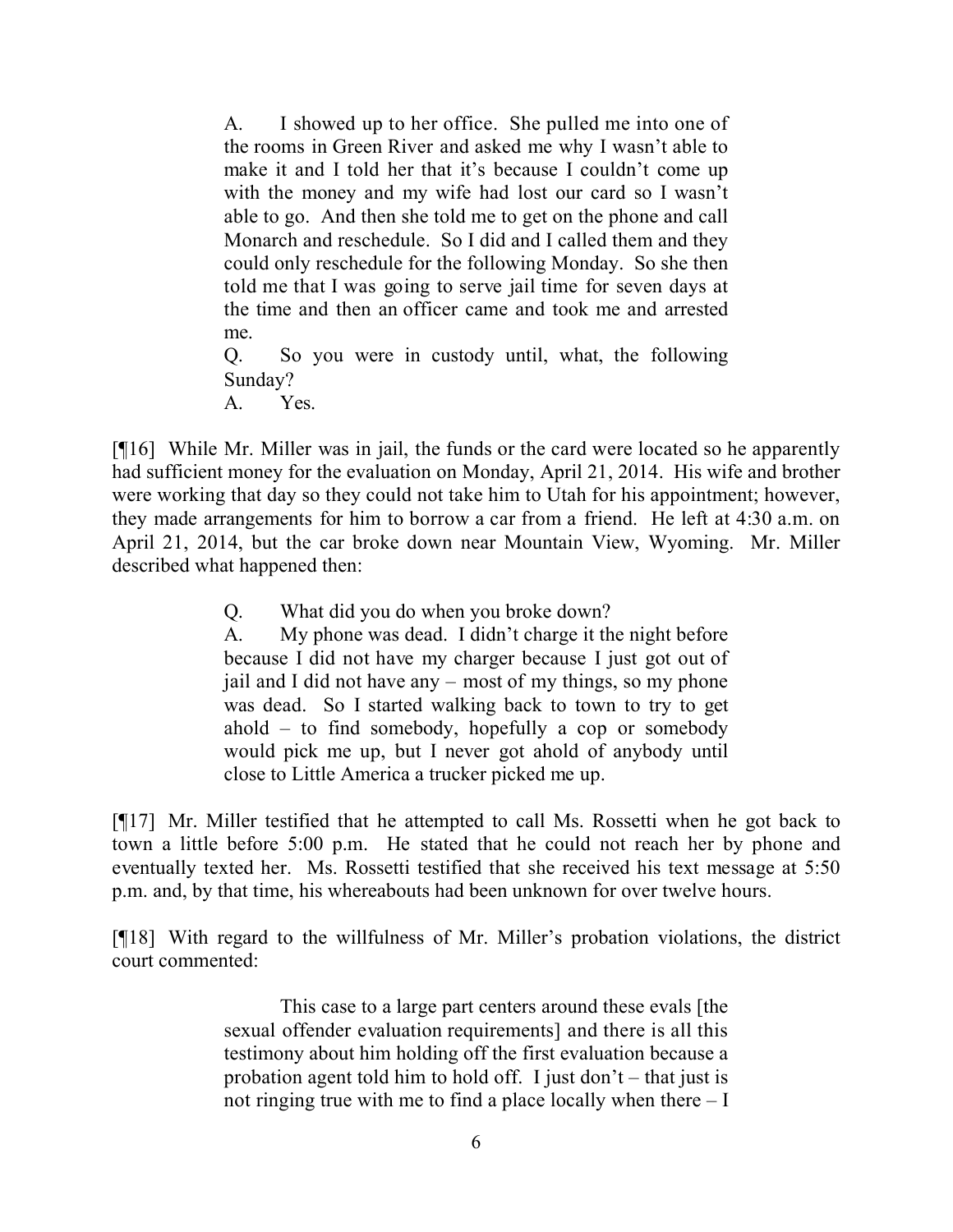don't see that many people out looking around for something that doesn't exist. Also, if he was told to hold off, then why did he have the one scheduled, the first one scheduled that he didn't have the money for? I mean, the testimony today is that he had two appointments. Whether he was told to hold off or not, he had two appointments and one he didn't make, ostensibly for money reasons, and the other he didn't make for transportation reasons. So again, this is another credibility issue for me and I just – this holding off testimony doesn't make – it's inconsistent with the rest of the testimony.

As far as an appropriate penalty is concerned, I don't – I just can't justify doing anything other than revoking and ordering him to serve his sentence. Serious crime, two opportunities to get that eval, being out of touch. It just – the nature of the underlying charge. I'm ordering him to serve his sentence.

[¶19] Mr. Miller argues that he was unable to afford the evaluation in Salt Lake City; therefore, his failure to comply with the conditions of his probation was not willful. In general, "revoking the probation of a defendant for failure to comply with probation conditions, particularly those which may require the payment of money, when not willful, but instead resulting from factors beyond the probationer's control, would be fundamentally unfair." *Johnson v. State,* 6 P.3d 1261, 1263 (Wyo. 2000)*,* citing *Kupec v. State,* 835 P.2d 359, 361-62 (Wyo. 1992). *See also Schiefer v. State,* 774 P.2d 133, 141 (Wyo. 1989) (stating "[o]ne can only be found to be in violation of a condition of probation that requires money payments if the person is in a reasonable financial position to make the payments").

[¶20] The record does not support Mr. Miller's claim that he could not afford the evaluation. He stated he missed the first evaluation because his wife had lost the money or the card; however, that does not mean that he did not have the financial ability to comply with the requirement. Instead, it appears that he did not plan far enough in advance or make appropriate and timely arrangements to have the money available. The fact that he waited until 11 p.m. the night before the appointment to inform his probation agent of his financial problem further confirms his lack of adequate planning and coordination of his efforts to have the evaluation done within the court's deadline.

[¶21] Moreover, if Mr. Miller truly could not afford the evaluation, he was obligated to address the issue with the district court rather than just ignoring the probation condition. We rejected a similar argument in *Johnson,* 6 P.3d at 1263: